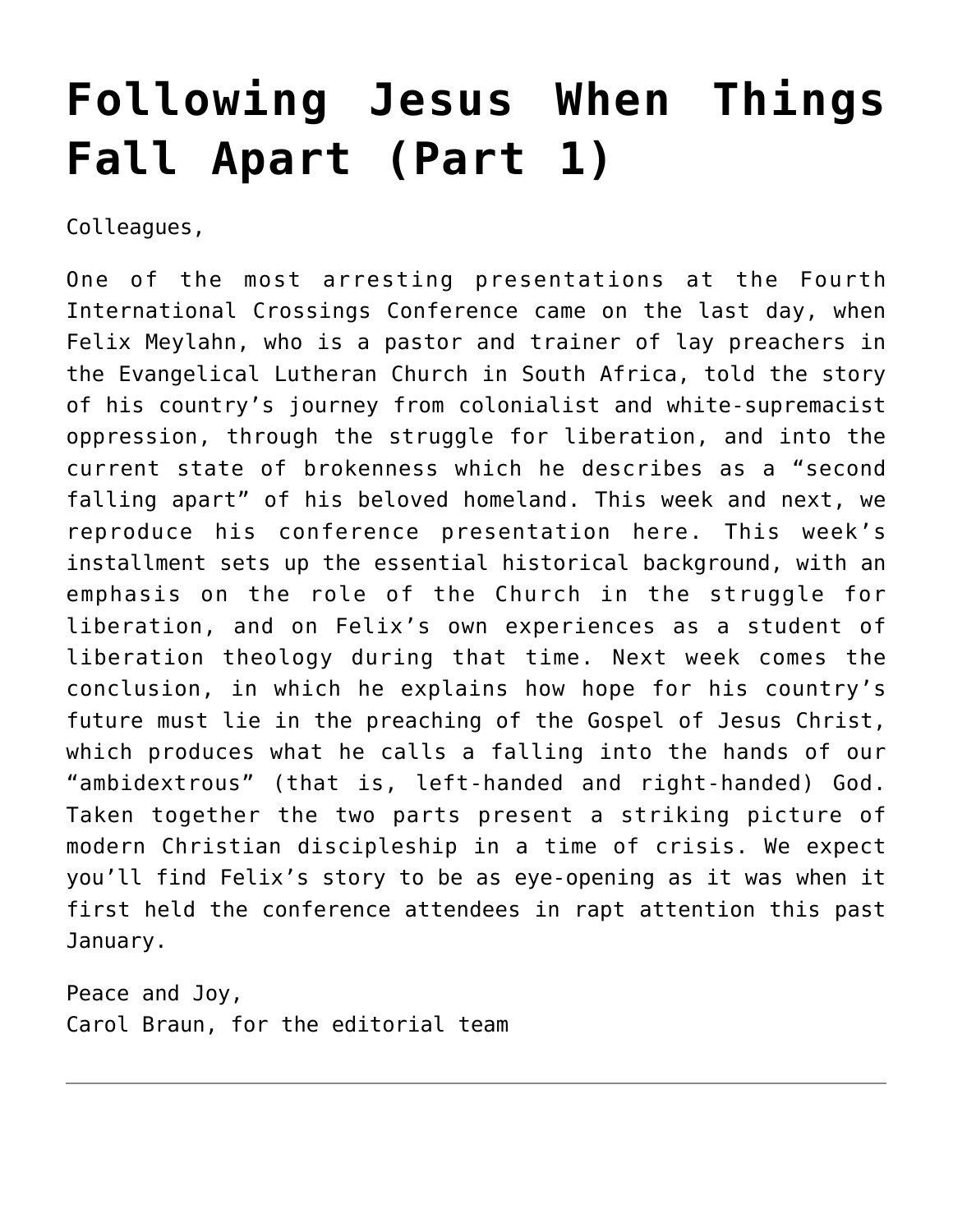## **Following Jesus when things are falling apart a post-liberation perspective from South Africa By Felix Meylahn**

- A. Brief autobiographical and historical perspective on the South African Context
	- a. Introduction Who am I and where do I live and work?

I was born in the Northern Cape on Pniel, a mission station of the Berlin Mission Society, where my father was appointed agricultural manager (to generate funds for the mission work of the Lutheran Church in Southern Africa). My first language was German, then I learnt Afrikaans in primary school, was taught Latin by Irish monks (CBC) and learnt to speak English under the tutelage of an Anglican Canon (Kimberley Boys' High). I will briefly come back to my place of birth a little later. I studied theology together with students from all the various Lutheran Churches in Southern Africa at the joint theological training institute (funded by the LWF) which is linked to the University of Natal in Pietermaritzburg. And now I am a pastor in the "Evangelical Lutheran Church in Southern Africa (Cape Church)" and work in the Port Elizabeth Congregation (Friedenskirche). I am also a member of the Church Council of our church and the Bishop's "vice" (Deputy of the Bishop). Our congregation in Port Elizabeth was founded by German immigrants just over 112 years ago, but we have since the early 70's become more and more an English speaking Lutheran community in which people from all the different backgrounds feel at home.

b. The first "falling apart"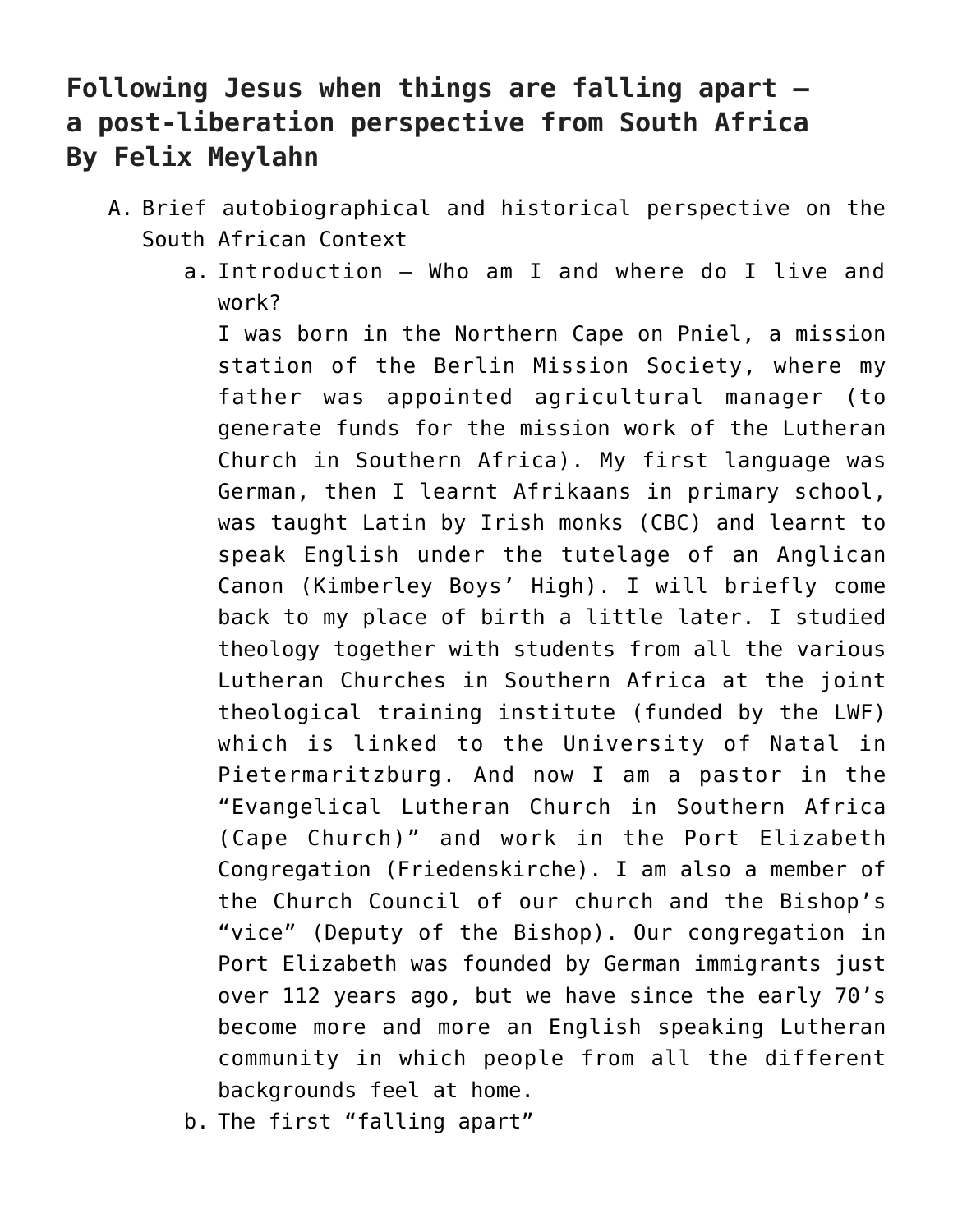After this personal introduction let me begin with a description of the historical context of my presentation, which will make clear why I use the "falling apart" phrase in my title. I believe it is very important to mention that we all see things through our own eyes and lenses. What I present here is thus my perspective, which, although I have tried to make it as wide and unbiased as possible, is still limited and one-sided, and should obviously not be taken as the only view of the situation in South Africa. However, the perspective that I offer is not based purely on my own view but tries to give an account of the way many people in my community/congregation experience and perceive South Africa today.At first, a little historical review: The continent of Africa has been ravaged by Colonialism and imperialism for many centuries. The effects have been well documented in various studies (Pakenham's The Scramble for Africa is still a good overview). But I'd like to refer you in particular to a novel by Chinua Achebe, who movingly describes the detrimental impact of colonialism on his own culture in the book *Things Fall Apart*. He describes hauntingly how, through the onslaught of western imperialism together with the work of Christian missionaries, Western, Christian "civilization" has fragmented and almost totally destroyed the once stable culture and belief system of his people. Of course I do not insist, as some critics do, that the missionaries came merely as the "advance troops of the colonialists" to soften up the people for later exploitation. I believe that many missionaries had the best intentions and brought much to Africa which even today is worth keeping (education, medical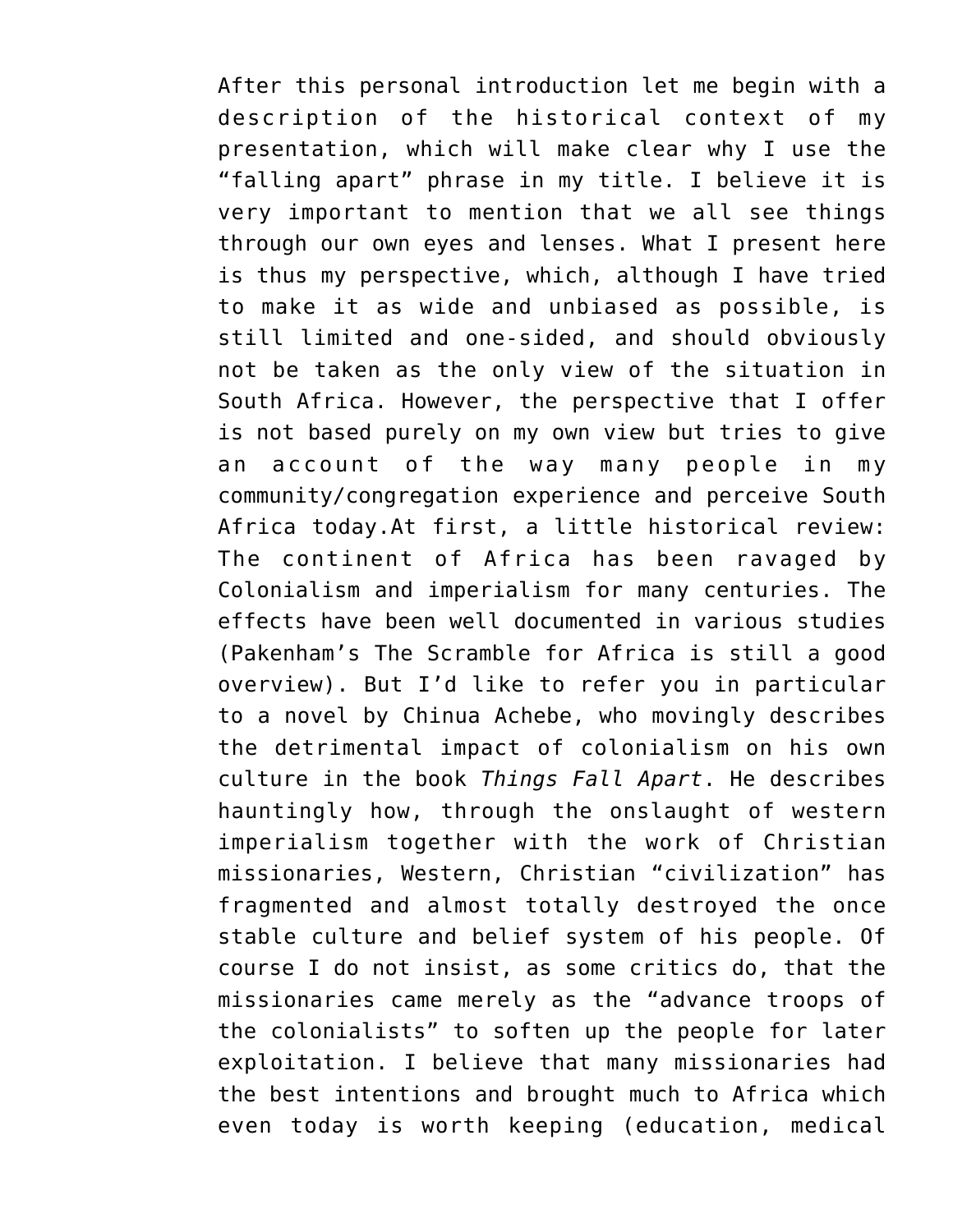training and agricultural know-how and, of course, the Gospel of Jesus Christ, which liberated many from fear and superstition). However the criticism holds true that unwittingly the missionaries did prepare the way for the devastation of colonialist exploitation.

- c. The rise of the "liberation movements" Across the continent there arose at the turn of the previous century liberation movements of various kinds. I can't go into too much detail here, but I need to mention the founding of the African National Congress in 1912. Its first secretary was Sol Plaatje, who was raised and educated by Lutheran missionaries on Pniel, the Berlin Mission Station in the Northern Cape Province which I mentioned as my birthplace. The history of the rise of African Nationalism and Black Consciousness is very interesting and important to understand the later developments in South Africa, but again I can only refer you to the literature. One of the first books on the subject written by an African is Sol Plaatje's "Native Life in South Africa", first published in 1916 in response to the "Native's Land Act" introduced when South Africa was part of the British Commonwealth in 1913. The author was part of a delegation sent by the ANC to Britain to ask the Queen and the British parliament to address their grievances against the harsh laws instituted against black South Africans, but this was to no avail.
- d. Diamonds and Gold

I need to speed up a little to get through important stretches along the road to the "New South Africa".British imperialism was insatiable and, among others, Cecil John Rhodes had the dream of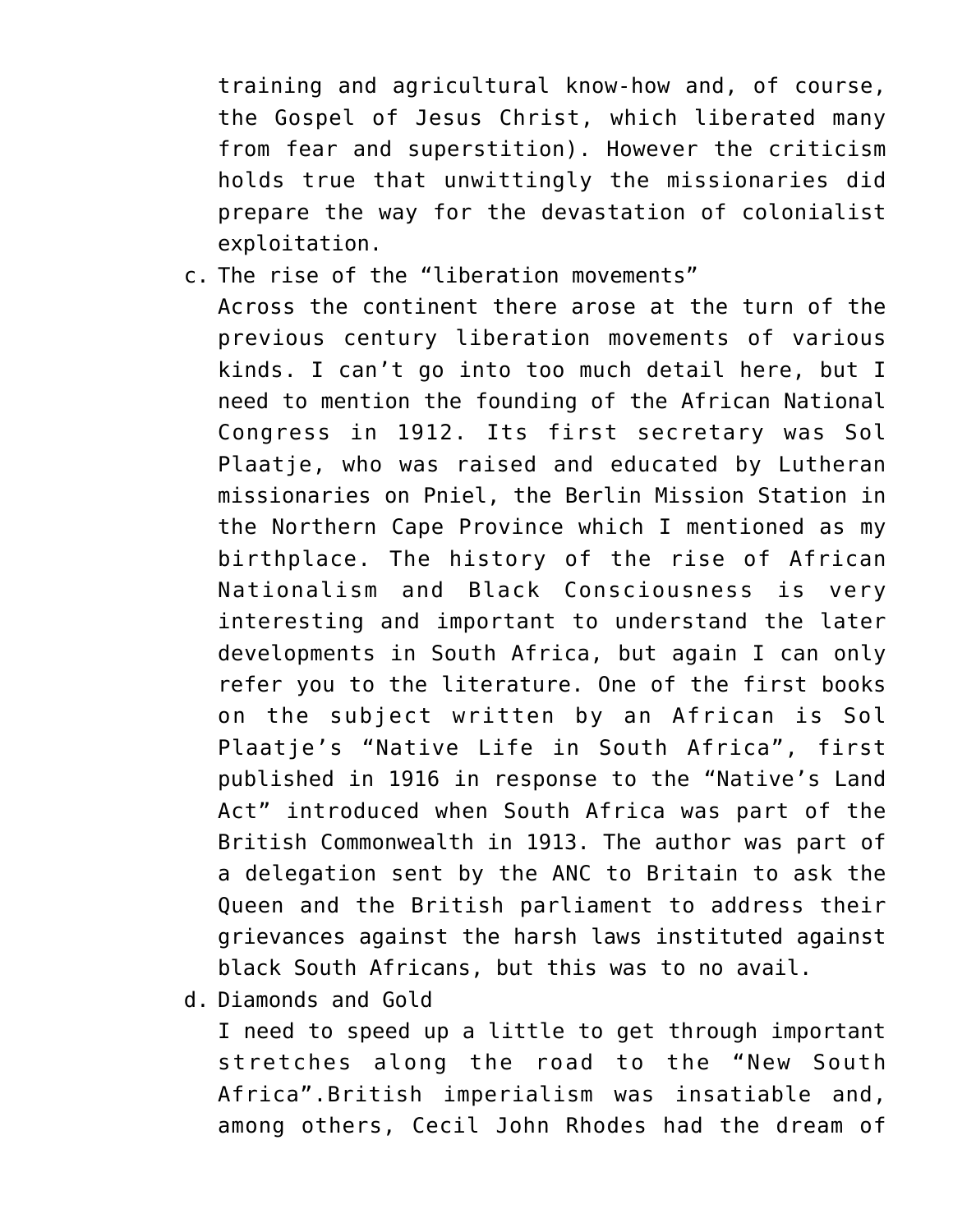acquiring land all across Africa from "Cape to Cairo". The agricultural and mineral wealth of the continent was just too tempting to leave unconquered. When Diamonds and later Gold were discovered in the two Boer republics of the Freestate and the Transvaal respectively, a war was instigated (the so-called "Boer War"), which today is seen by many as the first desperate attempt at a "liberation war" of a South African "tribe" against the imperialism of Britain. The "Afrikaner" people, who called themselves "Boere," farmers, were made up mostly of Dutch, German and French descendants, who had been living in Africa for several generations by this time and had often freely mixed with indigenous people as well as with slaves from the Far East. For the first time in military history, the British used "concentration camps" to imprison the women and children of the farmers (where many of them died) and a burnt-earth policy to force the heavily outnumbered "Boere Kommandos" to capitulate.

e. The rise of Afrikaner Nationalism

In the wake of the lost Boer war and jumping on the bandwagon of nationalisms arising around the world, the "Afrikaners" started seeing themselves as a "Nation" oppressed and exploited by foreign rulers; the Reformed theology of their pastors added fuel to this understanding, using language like, "we are the chosen people to bring the faith to the heathen of this land." In 1948 the "National Party" came to power in the "democracy" of the Union of South Africa and began instituting an ideology that became known as "Apartheid". The basic idea was that different ethnic groups should stay segregated and be allowed to develop separately. Looked at from the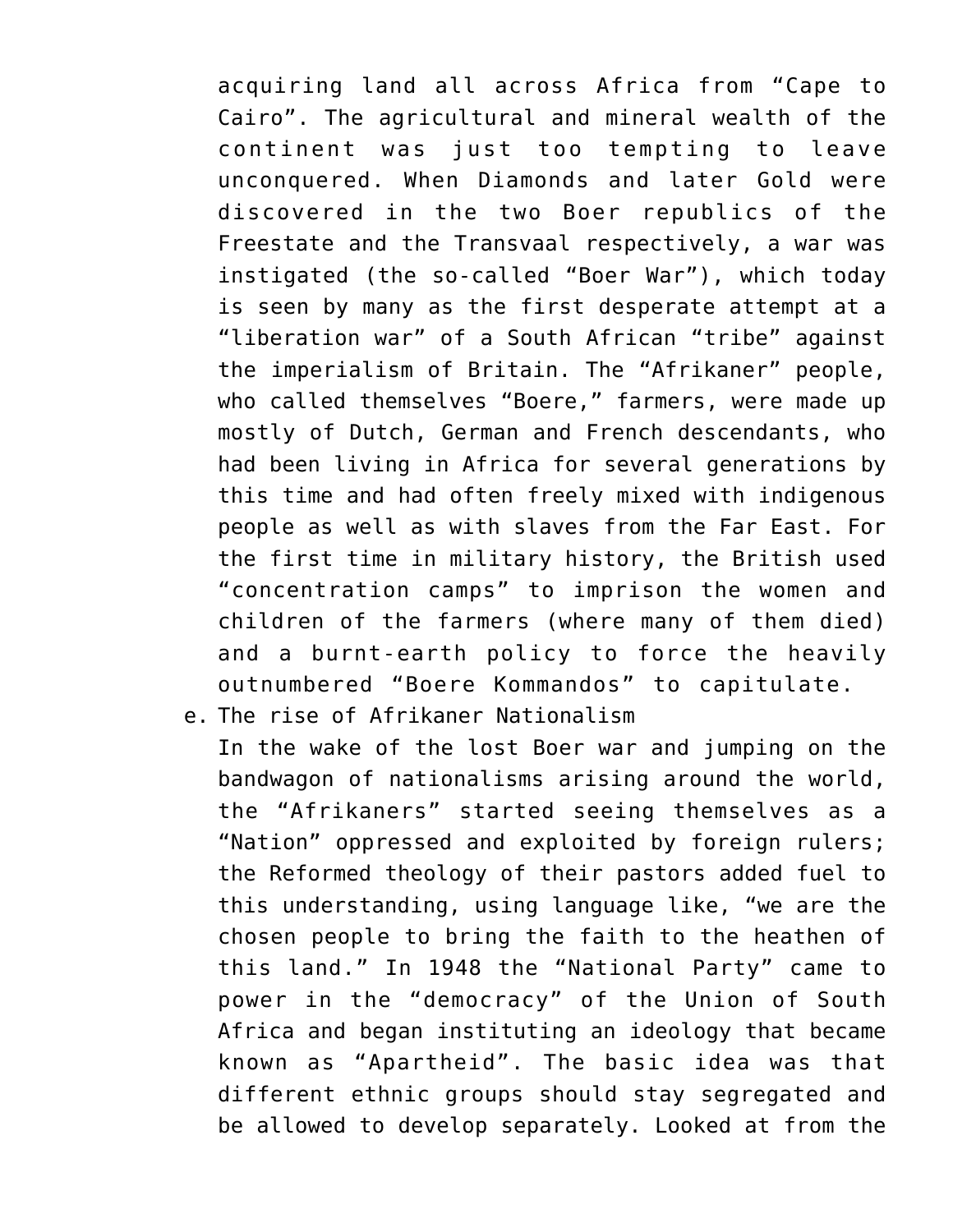perspective of world history the implementation of "Apartheid" as a government system was the legal codification of the elitist, western world-view (white or European supremacy) joined with a Nationalism that took its cue from Nazi Germany. The main ideologues of Apartheid studied theology and law in Nazi Germany during the late 30's and early 40's.

f. The "liberation struggle"

Another jump to get through this background stuff:The opposition to racism, which had already taken a big step with the founding of the ANC in 1912 of course grew immensely as the harsh racist laws of Apartheid were implemented. But the ANC was not the only, nor even the most popular liberation movement initially. Other strong protagonists of the liberation struggle were the Pan African Congress (PAC with a strong Black Consciousness element as represented by Steve Biko) and the Inkatha Freedom Party (IFP), which had a strong national following until its leaders were systematically eliminated by ANC cadres. (See Anthea Jeffery's book, *People's War: New Light on the Struggle for South Africa*, for the details.)

Under the influence of Gandhi and others the struggle for the most part was a nonviolent one until a faction within the ANC came to the conclusion that nonviolence was not going to bring the necessary results and founded the military wing of the ANC (MK. "Umkhonto we Sizwe") and began the violent struggle against Apartheid. In 1978 a senior delegation made up of members from the ANC and the SACP went to North Vietnam to gather information and to receive training in "People's War," a strategy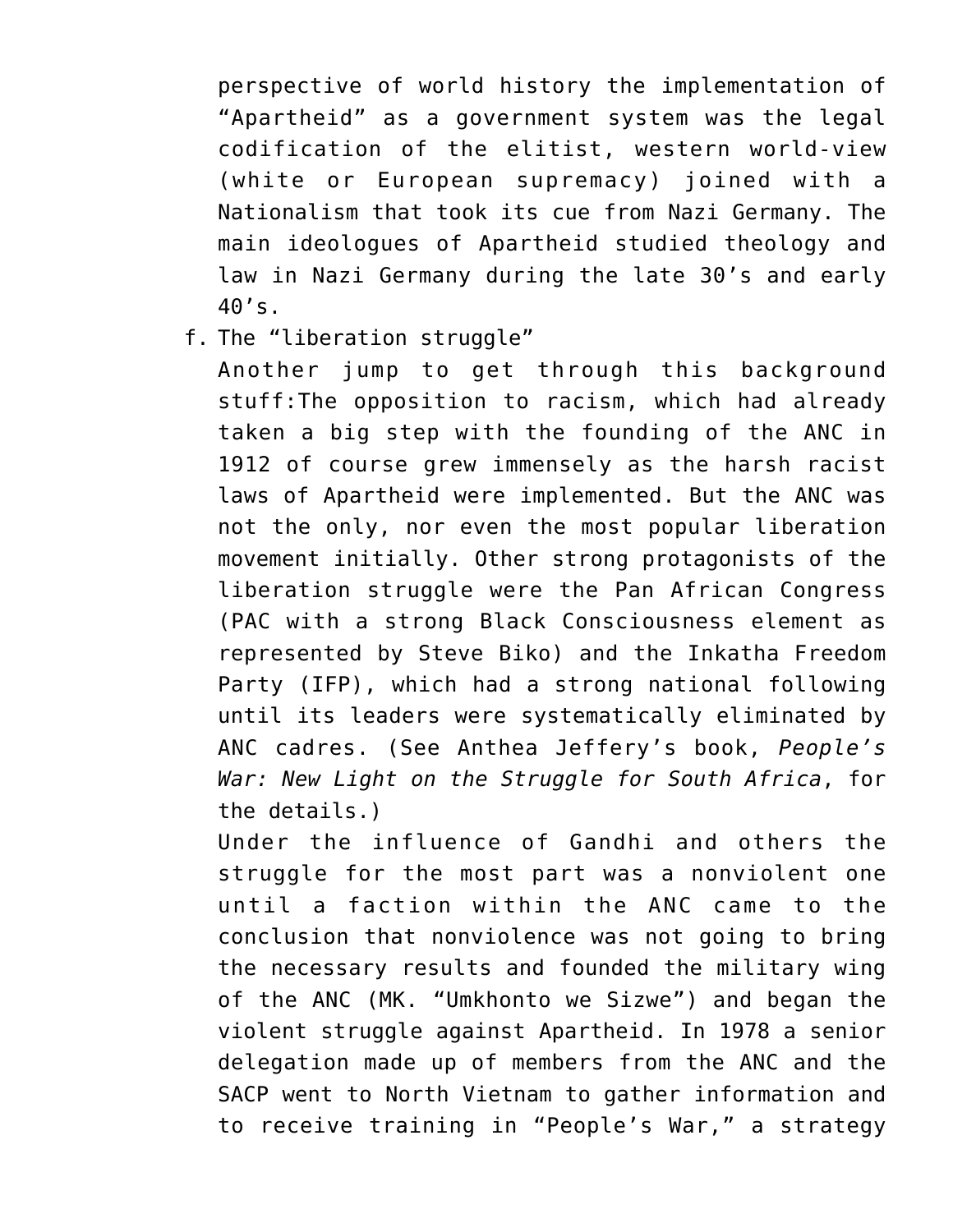developed by General Vo Nguyen Giap, commander of the North Vietnamese army. The ANC adopted this military and political strategy as its blueprint for taking over South Africa by force. As Anthea Jeffery writes,

*"A people's war, as the term suggests, revolves around the use of people as weapons of war. As many people as possible must be drawn into the war, whether by joining organizations allied to the insurgents, or taking part in demonstrations, or helping with the propaganda campaign, or taking part in violent attacks. In addition, all individuals within the arena of conflict—including those who support the insurgents—are regarded as expendable in the waging of the war, in the same way as arms and ammunition are expendable in a conventional conflict. It also means that children are just as expendable as adults and that there is no bar against using children either as combatants or as targets for attack. As a combatant, a child may be more willing to take risks, and as a victim of violence the child has much greater value in subsequent propaganda and mobilization."*

For a summary of the various elements of this strategy and the long-term consequences becoming visible in South Africa now, see the detailed study by Anthea Jeffery.

g. The church's involvement in the "struggle" As is well known, prominent members of the Christian community in South Africa were part of the liberation struggle from the beginning—well known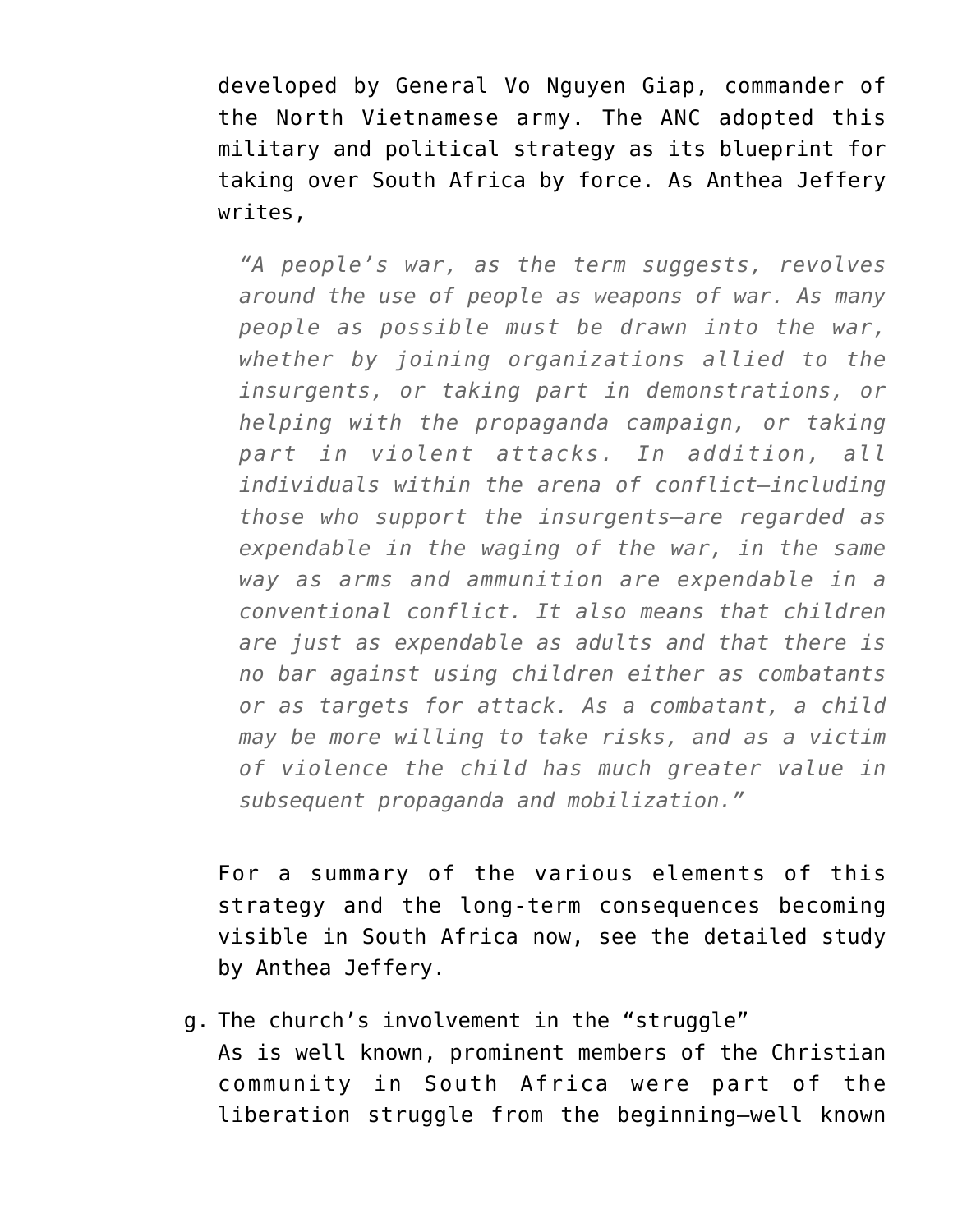among them are Father Trevor Huddleston, Archbishop Desmond Tutu and Allan Boesak. (John De Gruchy's books, *The Church Struggle in South Africa and Bonhoeffer and South Africa*, are well worth reading for a detailed history of the church's resistance to Apartheid.)As soon as I began my studies of theology at the University of Natal in Pietermaritzburg in 1981, I tried to inform myself about liberation theology and the struggle for freedom. At first we joined clandestine seminars on liberation theology, led by Father Theo Kneifel, which were announced innocently as meetings of the Catholic Students' Society on the Campus. We read various "banned" works, mostly by South American liberation theologians. We lived together in a residence for theology students, in which black students were officially not allowed to live, but we managed to dodge these rulings for the most part. We studied liberation theology, we read Bonhoeffer, saw many parallels between the Barmen Declaration and the South African situation, and saw this concern expressed in the now famous "Kairos Document," which has a very clear theology of resistance and liberation, and was co-authored and/or signed by some of the theologians who taught us.

"It was all so clear and simple" is a thought that often goes through my head now. We knew who the enemy was and what "they" were doing wrong and we also knew how it should be "done right." So we gave our support to the "struggle," even joining in with the international call to support the ANC financially, some of us actively joining the UDF (a movement founded to represent the liberation struggle inside South Africa while the ANC was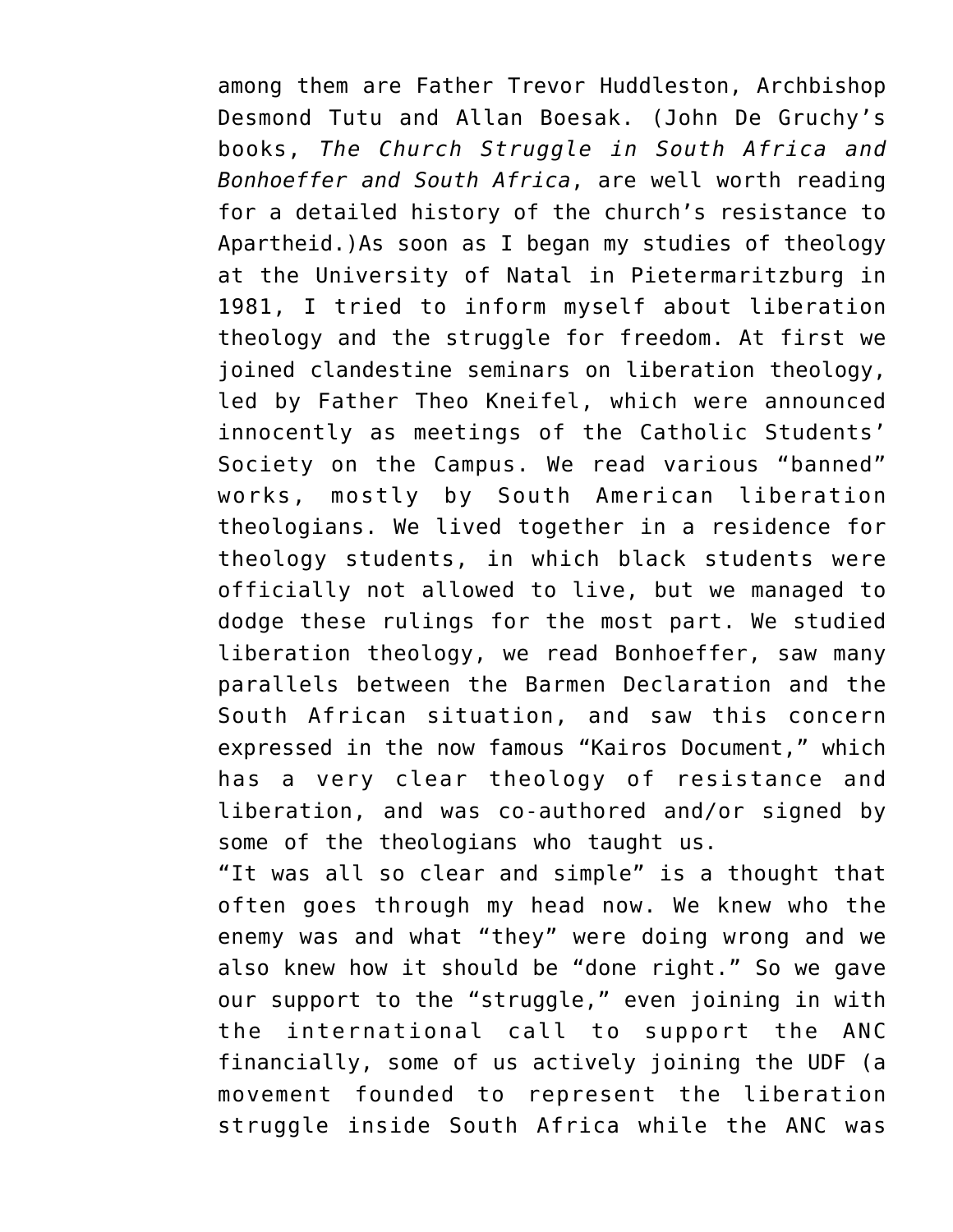officially banned). The worldwide pressure that was created especially by the church's support of the liberation struggle was an important factor influencing the Nationalist Party to dismantle Apartheid and hand over power to a democratically elected government.

h. Freedom

At last we had a new Constitution, a "New South Africa," and we were a "Rainbow Nation." We are the most progressive democracy in the world, on paper. I remember with great fondness the 27 April 1994, the day of our first democratic election. I was then serving in Philippi, a congregation on the "Cape Flats," near Cape Town—in one of the most diverse and volatile communities in South Africa at that time. On the day we all came to the polling station in peace and joy, stood in the long queues for over seven hours to be able to make our mark on the ballot paper to elect a new, fully representative government to rule in justice and peace. I will never forget that day! There are many beautiful examples of the "rainbow nation," a phrase coined by Archbishop Desmond Tutu, actually becoming a reality—just one example that I need to mention is the Alexander Road High School which my children attend.

i. The second "falling apart"

But, sadly, things are falling apart again. The first 17 years of "freedom" saw an unprecedented increase in nepotism and corruption among the elite rulers of South Africa (see R.W. Johnson's *South Africa's Brave New World—The Beloved Country since the End of Apartheid*). The saddest part of this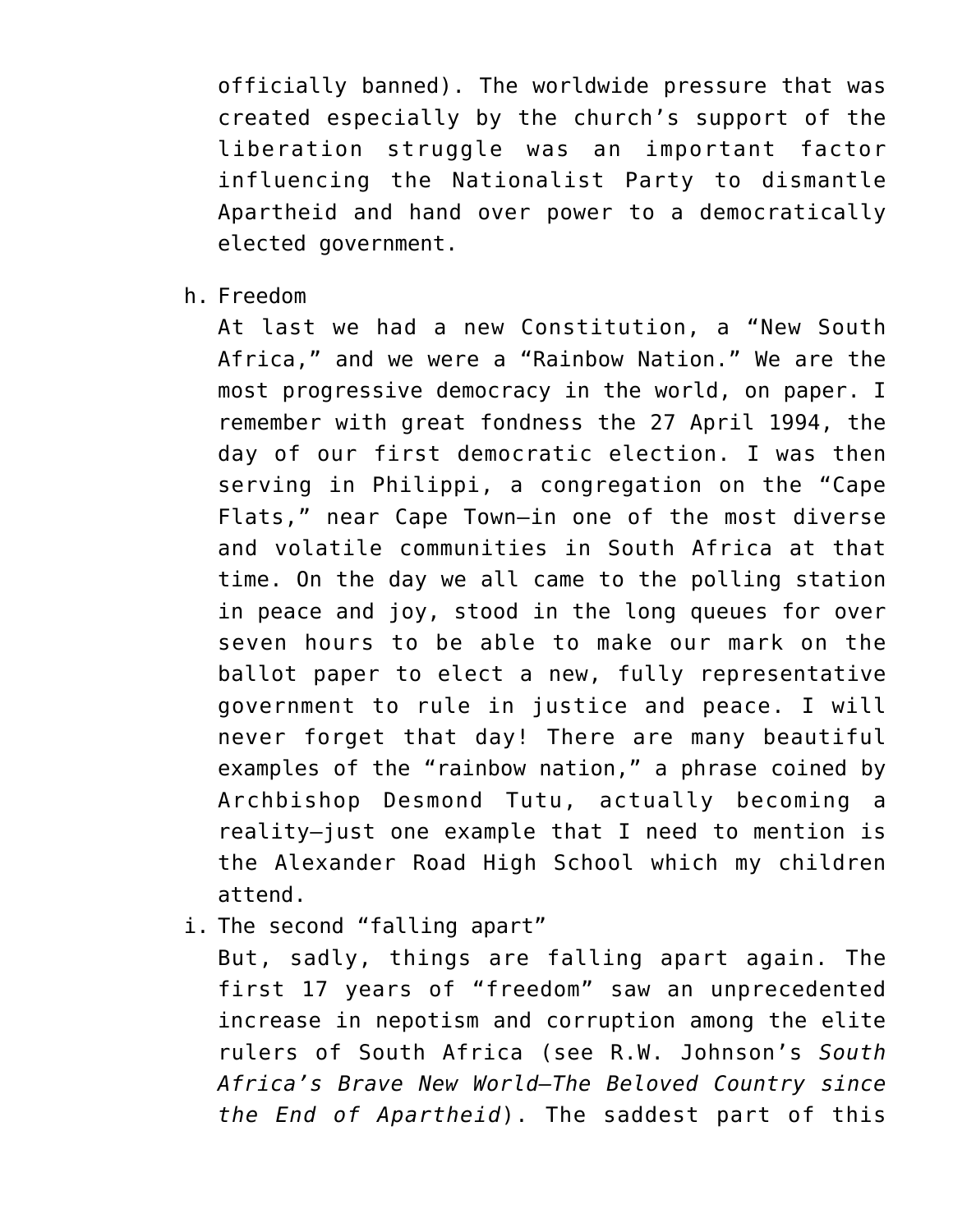development for me is that many of these leaders were once our heroes, they stood up for justice, freedom and accountability against all forms of discrimination and now they have fallen into an elitist, greedy, power-grabbing way of leadership, that they back up with an African National-Socialist ideology, that in too many ways reminds me of the ideology of the "previous regime." It is as John Holloway puts it, that, "the nationalism of the oppressed (anti-imperialist nationalism), although it may aim at radical social transformation, is easily diverted from its broader aims into simply replacing 'their' capitalists with 'ours,' as the history of anti-colonial movements makes clear" (*Change the World Without Taking Power: The Meaning of Revolution Today*, Pluto Press, London, 2010 [New Edition], page 64). And so, after all the idealism, the courageous struggle for freedom and justice, things are falling apart again. From our experience in South Africa I have to fully agree with John Holloway's sad cry: "How many times has the scream against oppression been diverted into the assertion of national identity in national liberation movements which have done little more than reproduce the oppression against which the scream was directed?" (ibid. page 73)Some of the symptoms of this new "falling apart" that I see are these:

- Appointments to government positions are made according to party loyalty and often family loyalty and not according to competence.
- Billions of Rand could not be accounted for in the Eastern Cape Province's Education Department last year (the poorest of the Provinces of South Africa).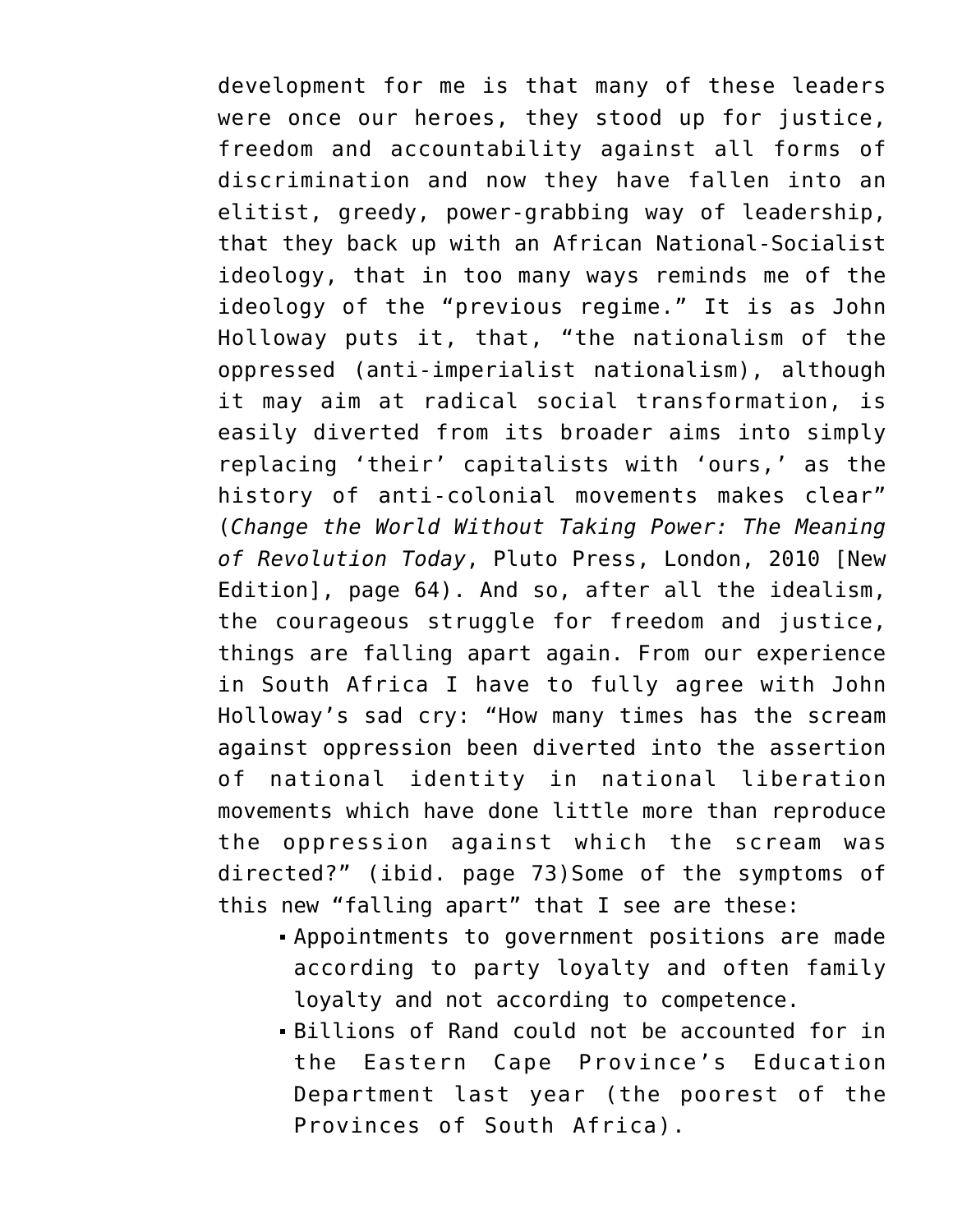- The so-called "Secrecy Bill" (giving the government the right to declare any information secret and threatening vicious punishment on journalists—25 years' imprisonment)
- Poverty, social disintegration, and unemployment are worse than ever before, while the ANC members of parliament and local government officials are living in decadent abundance, granting themselves salary increases and so-called "performance bonuses" every year far in excess of the inflation rate. The activists of the liberation struggle have become mindless consumerists who unscrupulously take what they can get without regard to their fellow South Africans for whom they allegedly struggled for freedom and justice.
- This year (2012) marks the centenary of the founding of the ANC (1912). The higher party officials celebrated this before a huge crowd of supporters with expensive champagne and other luxuries. I quote from the "Tuesday column" on Facebook by one of our foremost anti-Apartheid journalists, Max du Preez, called "'A Better Life for All' will have to wait" (posted: 10 January 2012):

*"Just about the most memorable moment was when deputy president Kgalema Mothlanthe, surrounded by the ANC bigwigs with glasses of champagne in hand, proposed a toast 'to ANC unity' and told the ordinary faithful that if they did not have champagne, they could take photographs of their leaders drinking, or*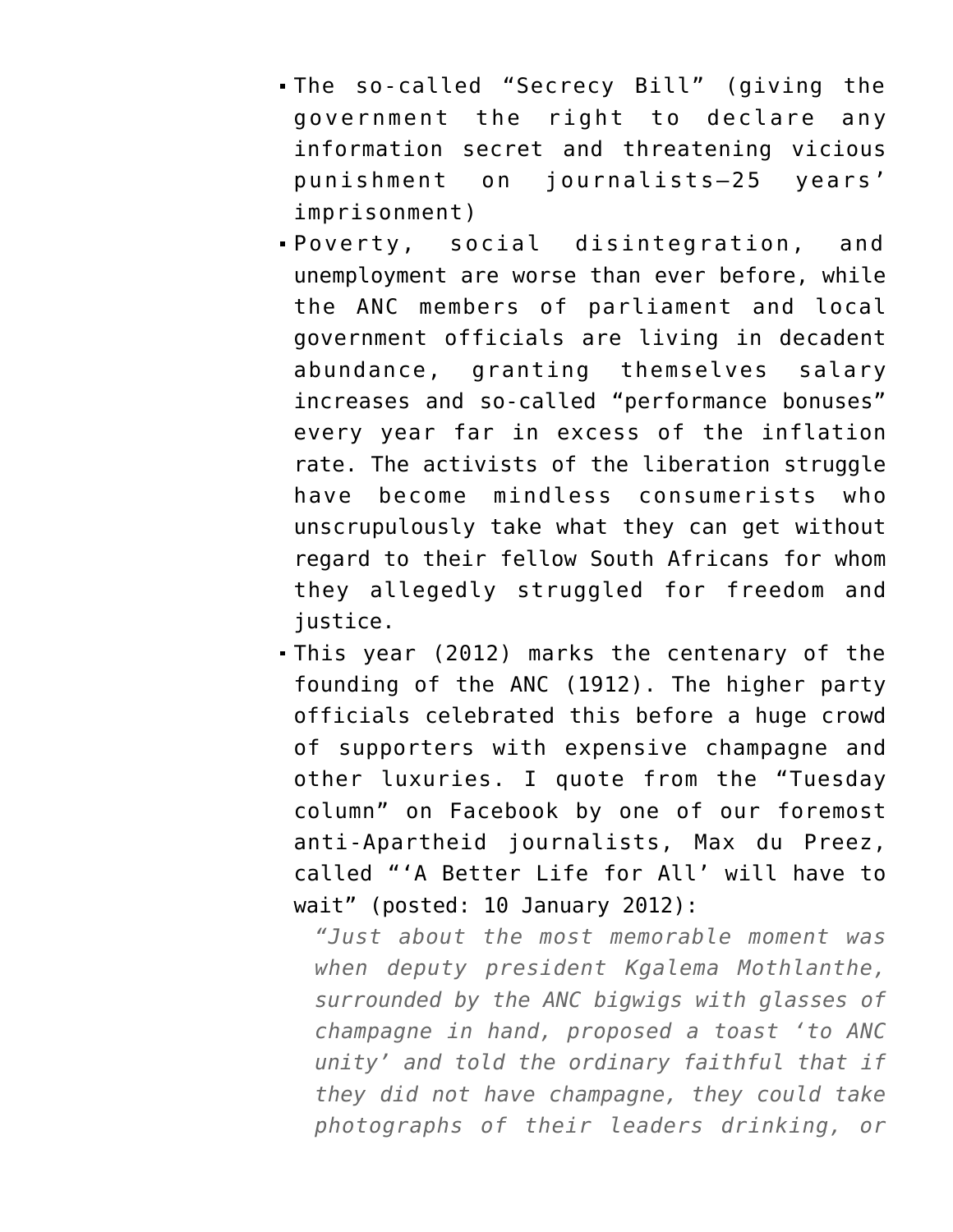*raise clenched fists. 'The leaders will now enjoy the champagne, and of course they do so on your behalf through their lips,' he said. As they have been doing for quite a while now."*

- Very high crime prevalence, very often accompanied with extreme violence. The rape statistics show that a woman is raped every 20 minutes in South Africa and many white farmers have been murdered or driven off their land by threats of violence).
- With the exception of the Revenue (Tax) Department, no Government department is functioning efficiently. Corruption and mismanagement are rife.
- Government schools, especially in rural areas, are in total chaos and the teachers often do not get paid, and do not come to school because they "have" to earn money with other "business," etc. Jonathan Jansen, black rector of the University of the Freestate in Bloemfontein, and a well-known educationalist, wrote in the Sunday Times that if he was a poor black South African, he would rather send his children to school in Zimbabwe than to a school in rural South Africa.
- "Race" has to be filled in on all documents and applications, and is then blatantly used to discriminate against "white" students and candidates for appointments, bursaries, etc.

This all begs the question, why? There is, of course, not one simple answer, but way back in 2001 George Soros already said,